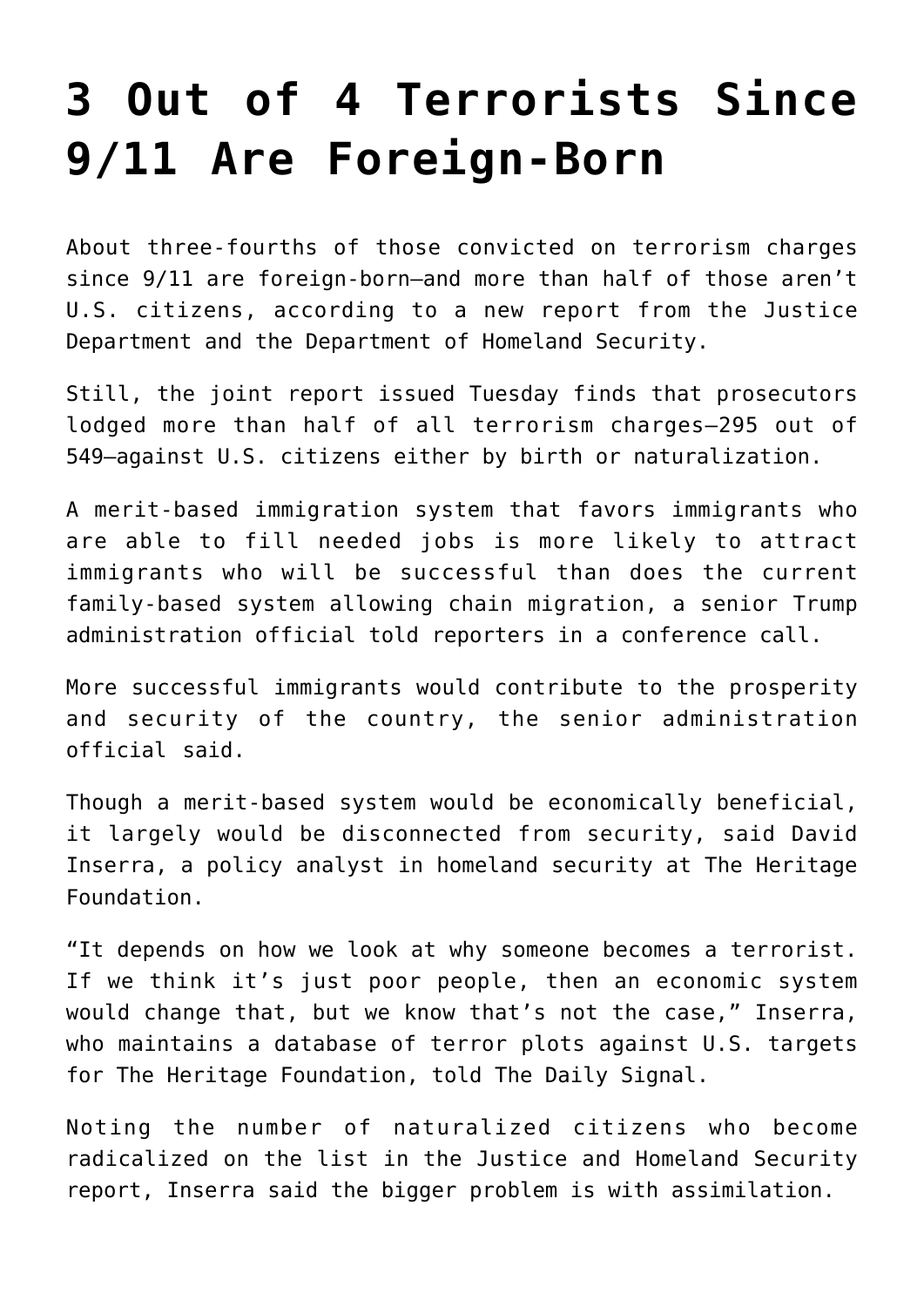"If someone comes to the United States and becomes a terrorist 20 years later, that's not a vetting problem, that's an assimilation problem," Inserra said.

Trump signed an [executive order](https://www.whitehouse.gov/presidential-actions/executive-order-protecting-nation-foreign-terrorist-entry-united-states-2/) in March that required the report, which is focused on vetting immigrants and protecting Americans.

Other key highlights include:

—At least 549 individuals were convicted of international terrorism-related charges in federal courts between Sept. 11, 2001, and Dec. 31, 2016. Of them, 402 were foreign-born.

—A total of 254 of the 549 convicted were not U.S. citizens; 148 were foreign-born, naturalized, and were granted U.S. citizenship. Another 147 were U.S. citizens by birth.

—Immigration and Customs Enforcement removed 1,716 immigrants based on national security concerns.

—The Department of Homeland Security encountered 2,554 individuals on the terrorist watch list traveling inside the United States during fiscal year 2017, which began Oct. 1, 2016. Of them, 335 tried to enter the country by land, 2,170 sought to enter by air, and 49 tried to enter by sea.

—Authorities arrested 355,345 noncitizen offenders from Oct. 1, 2011, to Sept. 30, 2017, after they were convicted of an aggravated felony. During that same time, 372,098 non-U.S. citizen offenders were removed from the United States after conviction of an aggravated felony or two or more felonies.

—Citizenship and Immigration Services referred 45,858 foreign nationals who applied for immigration benefits to ICE on suspicion of fraud between 2007 and 2017. Officials indicated that the foreign nationals had committed egregious, public safety-related offenses within the U.S.

—From 2010 through 2016, Customs and Border Protection